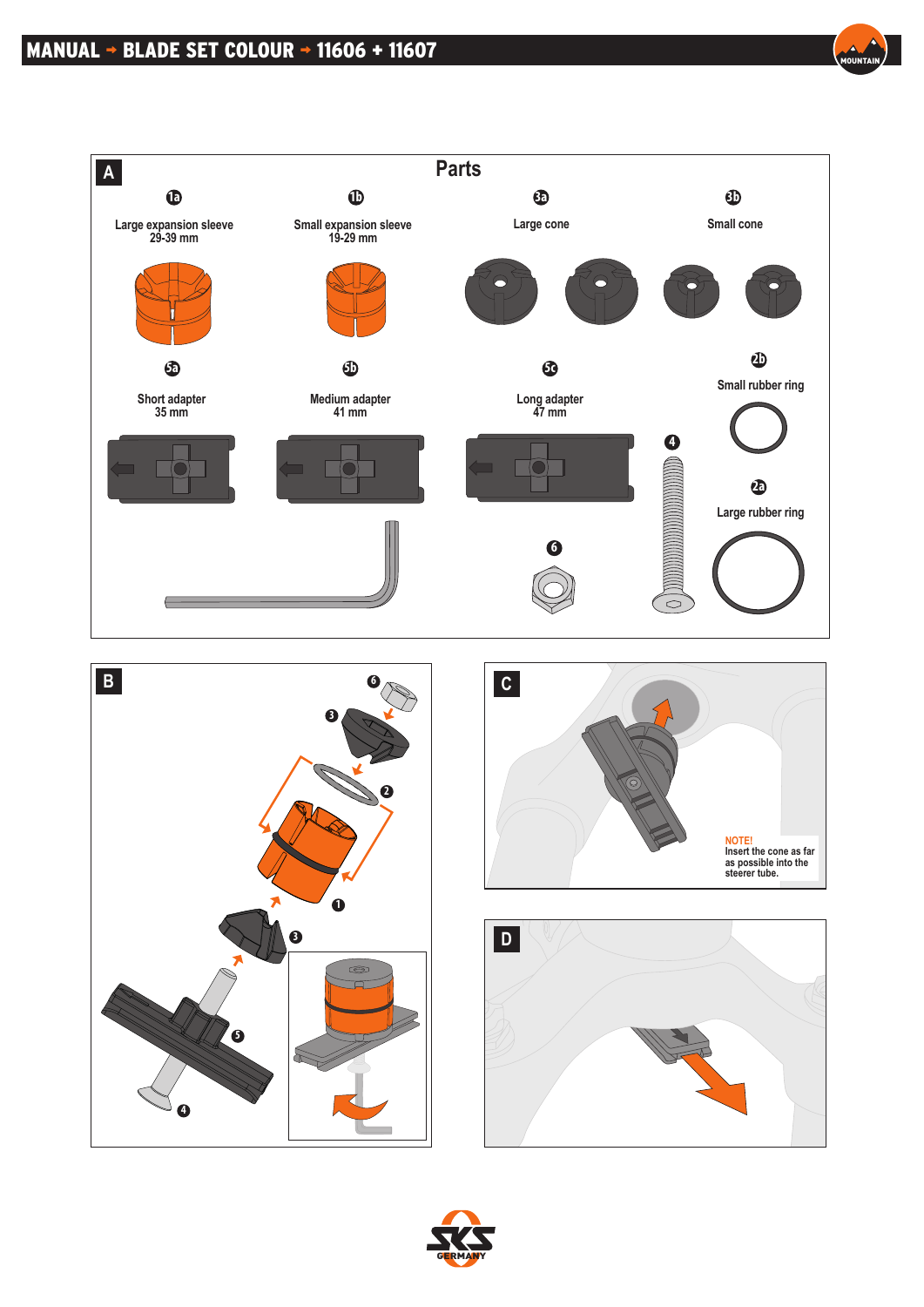## MANUAL  $\rightarrow$  BLADE SET COLOUR  $\rightarrow$  11606 + 11607

## EN . KONUS 2.0 monuting system

The SKS clip-on mudguard is a lightweight mudguard with maximum splash protection in any weather. Please observe the mounting instructions to ensure optimal performance.

Fitting the mounting system:

The inside of the steerer tube must be free of grease and clean for fitting the mounting system. If necessary, clean the steerer tube.

1. Select the largest possible expansion sleeve **1a** or **1b** that fits into the steerer tube. Position the appropriate rubber ring in the centre notch of the expansion sleeve as shown in **Figure B**. Select the appropriate pair of cones **3a** or **3b**. 2. Mount the adapter with the pair of expansion cones and secure it with the screw **4** and nut **6 (Figure B)**. The short adapter **5a** is used for mounting on narrow fork bridges, while the adapter **5b** and **5c** are intended for wider ones. The length of the adapter should be approximately the width of the fork bridge.

3. Tighten the screw **4** so that the mounting system can still be pushed into the steerer tube with slight pressure.

4. Insert the unit into the steerer tube **(Figure C)** and align the adapter parallel to the track, making sure that the arrow

on the adapter **5** points is in the direction of travel **(Figure D)**.

5. Now tighten the screw **4** . A snapping sound " is normal.

Fitting the SKS clip-on mudguard **(Figure E)**: From the front, slide the clip-on mudguard onto the adapter track from the front until it clicks into place, keeping the quick-release button depressed.

Removing the clip-on mudguard **(Figure F)**:

To remove it, press the quick-release button and pull the mudguard off towards the front. The mounting system remains firmly fixed on the headset.

## **SAFETY INFORMATION:**

Regularly check that the adapter is securely mounted. Make sure that when fully deflected, there is adequate clearance between the mudguard and the tyres or between the mudguard and the fork bridge/booster.









**EN**